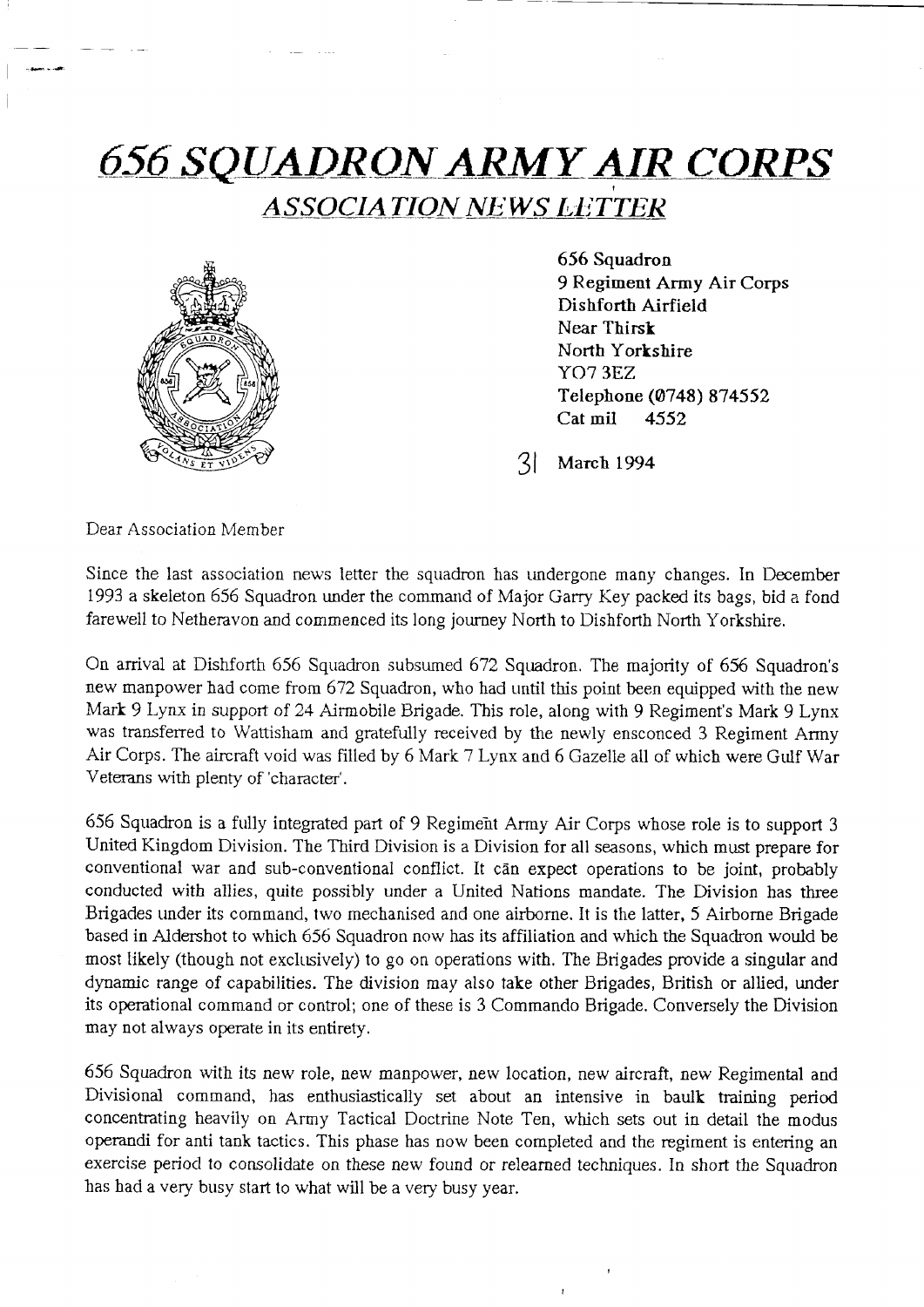I would like to include in the Squadron synopsis a few events or points which you may wish to make accept.

 $\mathcal{L}^{\text{max}}$ 

#### TUESDAY 10 MAY 94 GUIDON PARADE

The Army Air Corps has the honour to be presented a Guidon by a dignified VIP. The event will take place at Middle Wallop and will involve nearly every member of 656 Squadron along with the rest of the Army Air Corps. There will be a parade and large flypast.

### SATURDAY/SUNDAY 14/15 MAY 94 IAS

Once again Midclle Wallop will host the Army Air Corps International Air Show. 656 Squadron will make a contribution to both ground and air events. It is also proposed that Sunday 15 May 94 be the 656 Association Annual General Meeting at Middle Wallop. The AGM will take place in the Stockwell Hall Lecture Theatre at 1400 hrs.

## SATURDAY/SUNDAY 2/3 JULY 94 FREEDOM OF BOROUGHBRIDGE PARADE REGIMENTAL OPEN DAY, 656 ASSOCIATION DAY

On Saturday 2 July 9 Regiment Army Air Corps is to be given the freedom of Boroughbridge, This is to be commemorated by a paracle through Boroughbridge at 1400 hrs. 656 Squadron will be taking its piace along wilh the rest of the Regiment at this event.

On Sunday 3 July 9 Regiment Army Air Corps will hold its open day. In conjunction with this 656 Squadron will hold its Association Day. As well as the normal open day activities there will be a 656 Association Tent with a bar, historic exhibits, 656 shop and most important of all, a pleasant friendly atmosphere for past and present 656 Squadron members to meet. If there is sufficient demand shown on the proformas, there wili be a buffet lunch provided for a smal1 fee.

It is suggested that members may wish to make a weekend of it and combine a visit to 656 Squadron with the chance to enjoy the beautiful North Yorkshire countryside in which we are lucky to live, To this end, Annex A is a list of local accommodation and a sketch map of the local area. It will also help you to find us when you come. If you would like to come along please filI out the proforma at annex B. This is important not only for catering purposes but also for security.

#### KUALA LUMPUR WAR MEMORIAL

The Squadron has recently received a query as to whether there is a 656 Squadron plaque at the Kuala Lumpur Memorial along with the plaques of other units who fought there. This is under investigation and we are awaiting the replies of The British High Commission To Malaysia and The War Graves Commission. If there is not a 656 Squadron plaque there, we will do everything possible to ensure that one is put in its rightful place.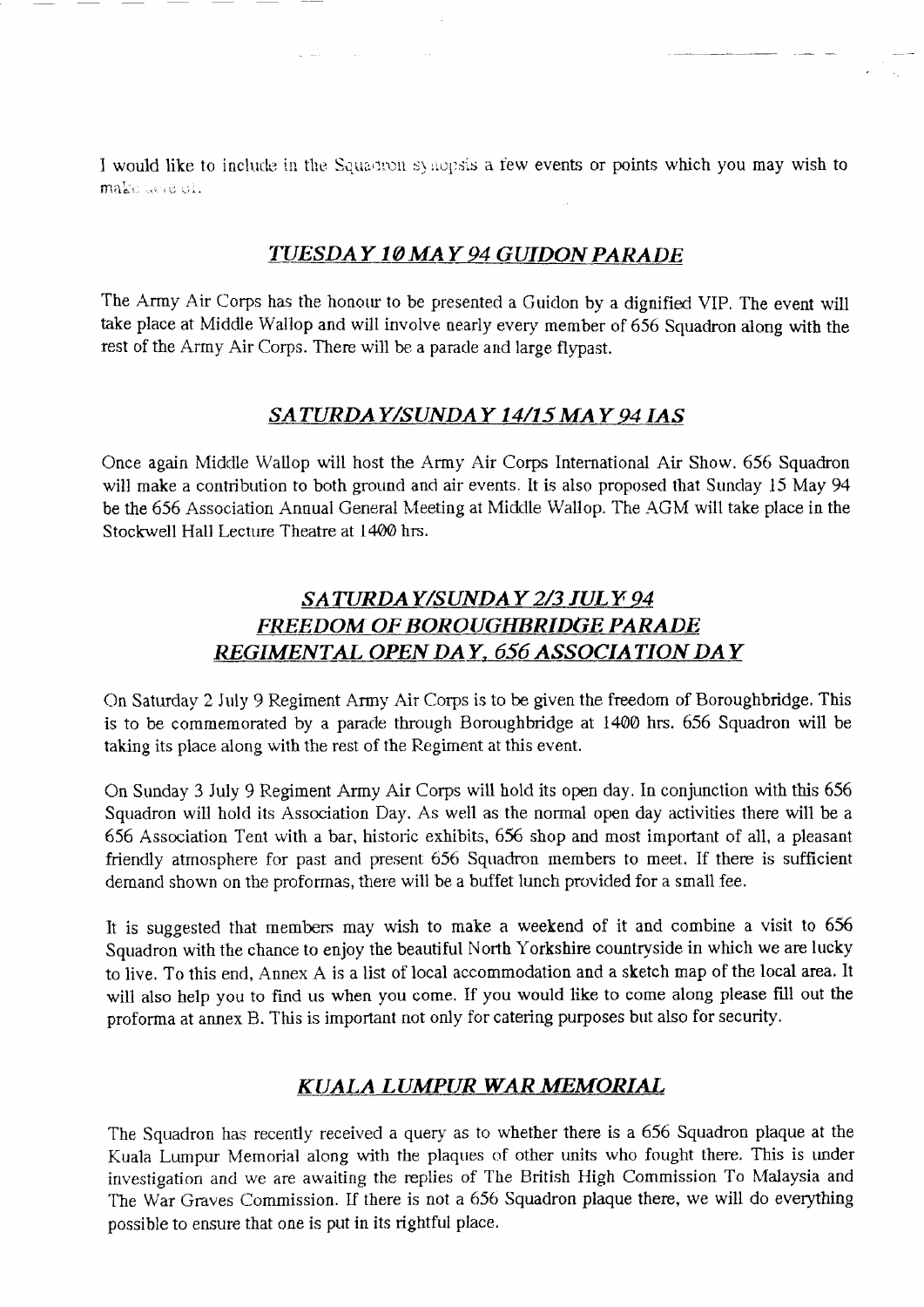#### 656 SQUADRON SHOP

 $\parallel$ 

The shop holds a small stock of 656 Squadron memorabilia. The shop will be open in the 656 Association tent on the Regimental Open Day. It is also able to take orders by post. The following is a list of items that are in stock. If you would like to order anything please send your requirements, along with a cheque (made payable to 'CENTRAL BANK 9 REGIMENT ARMY AIR CORPS') to the 2i/c 656 Squadron.

| <b>ITEM</b>                 | <b>PRICE</b> | P&P    | <b>TOTAL</b> |
|-----------------------------|--------------|--------|--------------|
| 656 Squadron mug            | 2.85         | .50    | 3.35         |
| 656 Squadron print          | 2.00         | .50    | 2.50         |
| Lynx print                  | 2.00         | .50    | 2.50         |
| 656 Squadron cloth badge    | 3.00         | .25    | 3.25         |
| 656 Squadron 'T' shirt      | 5.00         | 1.00   | 6.00         |
| 656 Squadron Tie(Polyester) | 5.10         | .25    | 5.35         |
| 656 Squadron Tie(Silk/Poly) | 9.90         | .25    | 10.15        |
| 656 Squadron Chinthe        | 76.00        | P.O.A. |              |
| Mark 9 Lynx print           | 3.00         | .50    | 3.50         |

#### 7TH DIWSION ADMINISTRATION BOX SIEGE 4-24 February 1944 BY REGINALD W BAILEY C FLIGHT 656 SQUADRON

This personal account of the events is available from the Squadron. Just send an A4 self addressed envelope to the Squadron with your request for a copy.

#### **656 SQUADRON ASSOCIATION REPRESENTATIVE**

The Squadron has a nominated representative to deal with Association matters. This is currently Captain Nigel Banks AAC. If you wish to write to the Squadron please address your correspondence to '656 SQUADRON ASSOCIATION'. This will ensure prompt attention if Capt Bants is away.

It only remains to wish you all the best for the future and that we hope to see you all at the 656 Squadron Association Day in July

N/A. Panty

Capt for OC 656 Sqn